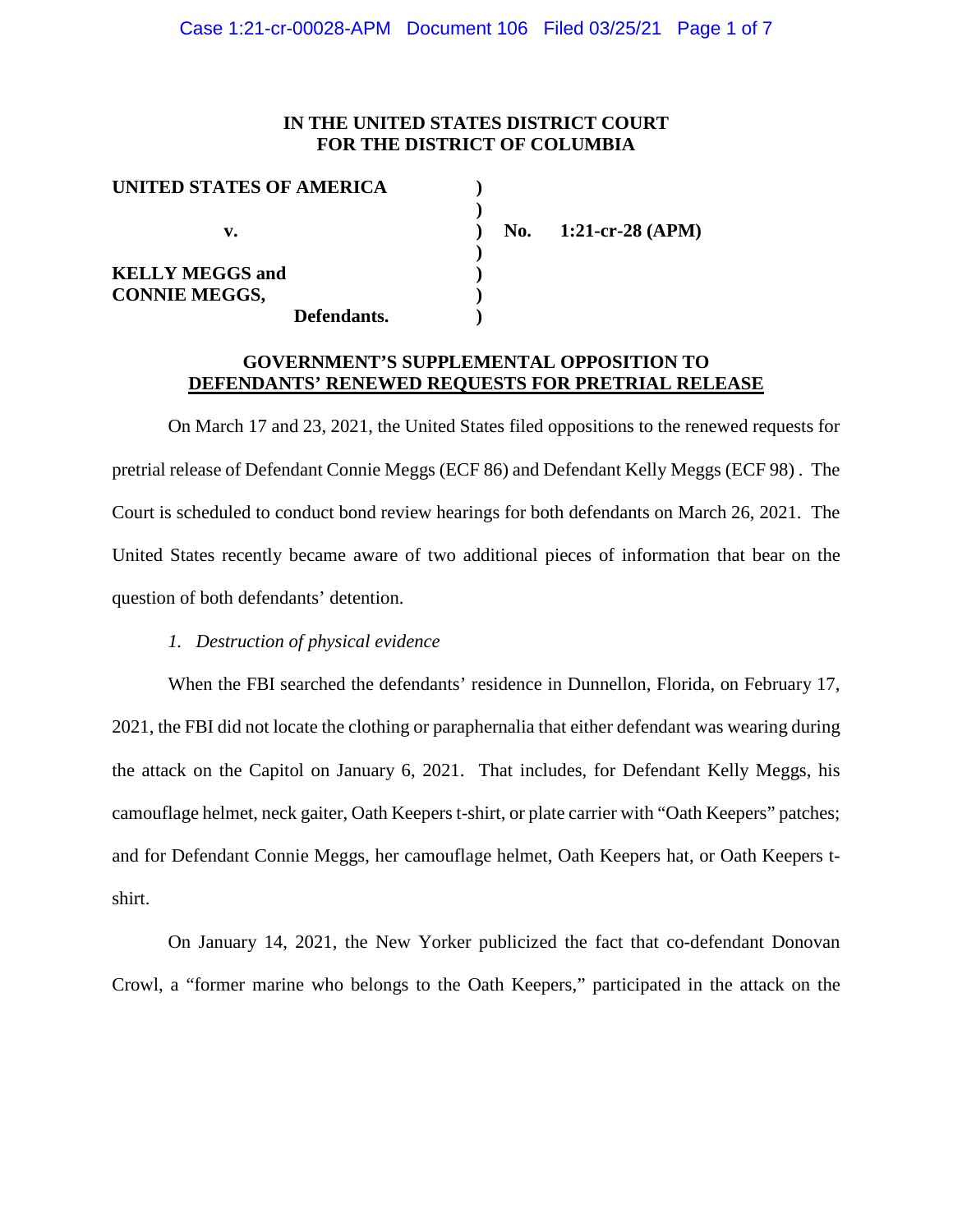Capitol.<sup>1</sup> The same day, Defendant Connie Meggs sent a link to the New Yorker article to a family member:

|  | <b>Connie</b><br>https://www.newyorker.com/news/news-desk/a-former-marine-stormed-the-capitol-as-part-of-a-far-right-<br>militia |  |
|--|----------------------------------------------------------------------------------------------------------------------------------|--|
|  |                                                                                                                                  |  |
|  | 1C15593F-7D6C-4174-87E3-D1F63FA80125.pluginPayloadAttachment                                                                     |  |
|  | 婴<br>1/14/2021 10:37:42 PM(UTC+0)                                                                                                |  |

On January 22, 2021 – just a week later, and after the media had publicized co-defendant Crowl's arrest – Kelly and Connie Meggs sent messages to each other appearing to make light of the fact that Kelly Meggs had gotten rid of his "gear."<sup>2</sup> Kelly Meggs told his family that he was injured in a car accident. Connie Meggs responded that Kelly Meggs should have had his "gear on," and she added "lol." Kelly Meggs replied that he "lost it all in a boating accident":



 <sup>1</sup> https://www.newyorker.com/news/news-desk/a-former-marine-stormed-the-capitol-as-part-of-a-far-right-militia.

 $2$  A third individual was a part of the message chain, and therefore the communication is not protected by any marital privilege. *See, e.g., Pereira v. United States*, 347 U.S. 1, 6 (1954) ("The presence of a third party negatives the presumption of privacy."); *United States v. Madoch*, 149 F.3d 596, 602 (7th Cir. 1998) (telephone communications between incarcerated husband and wife that were tape recorded by prison officials not protected by communications privilege since "communications made from jail are likely to be overheard by others, and thus, it is unreasonable to intend such communications to be confidential").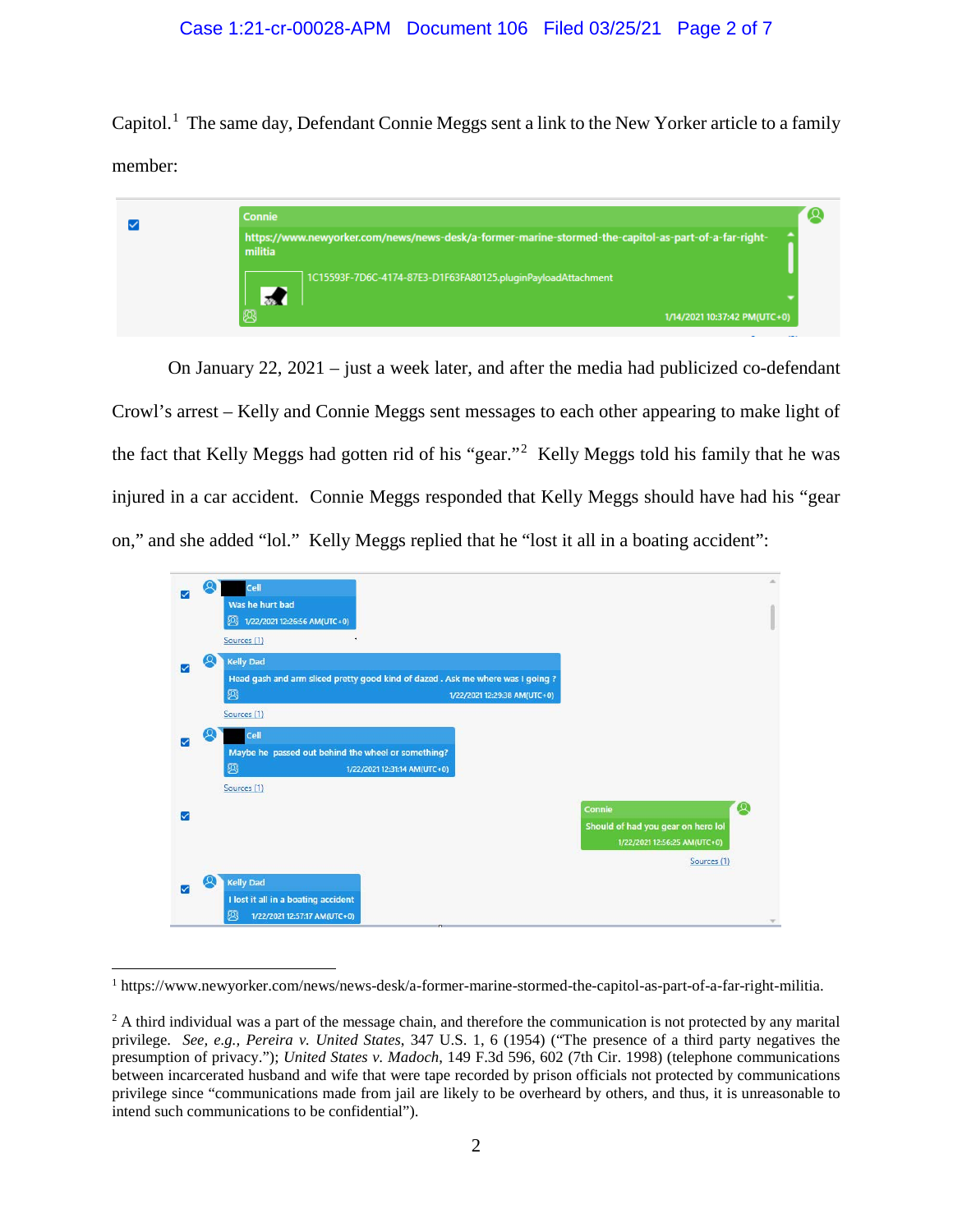# *2. Firearms training*

Defendant Kelly Meggs wrote in his motion that he "never served in the military nor has he undergone any paramilitary training." (ECF 81 at ¶ 3.) And Defendant Connie Meggs asked to "adopt" the facts advanced in Defendant Kelly Meggs's motion as if they were made in her own motion. (ECF 83.) But both defendants have apparently participated in paramilitary training.<sup>3</sup> A company in Leesburg, Florida, that provides combat training has photos and videos on its website and Instagram feed showing Kelly Meggs and Connie Meggs – along with co-defendant Kenneth Harrelson, and other individuals in Oath Keepers garb – participating in tactical firearms training:



<sup>&</sup>lt;sup>3</sup> As noted in the government's opposition to Defendant Connie Meggs's motion, she informed the FBI after her arrest that she and Kelly Meggs participated in a firearms training class to prepare to be "security" at the rallies and events. (ECF 86 at 13-14.) But the videos and photos discussed below appear to show her training for tactical warfare with an AR-platform firearm, not a protective security detail.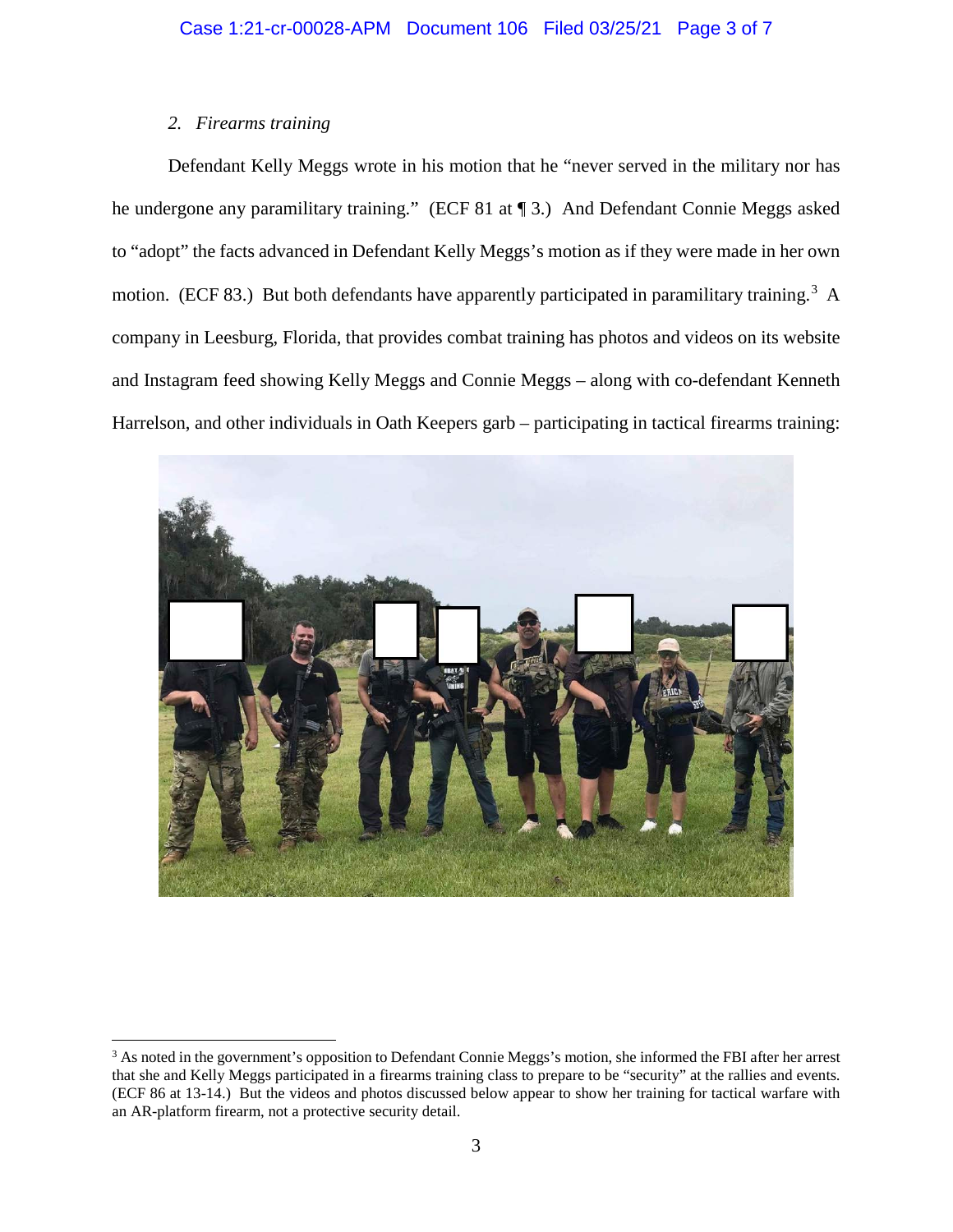

In fact, the facility captioned the following photo of Defendant Connie Meggs holding an AR-platform firearm as "gunfight oriented training":

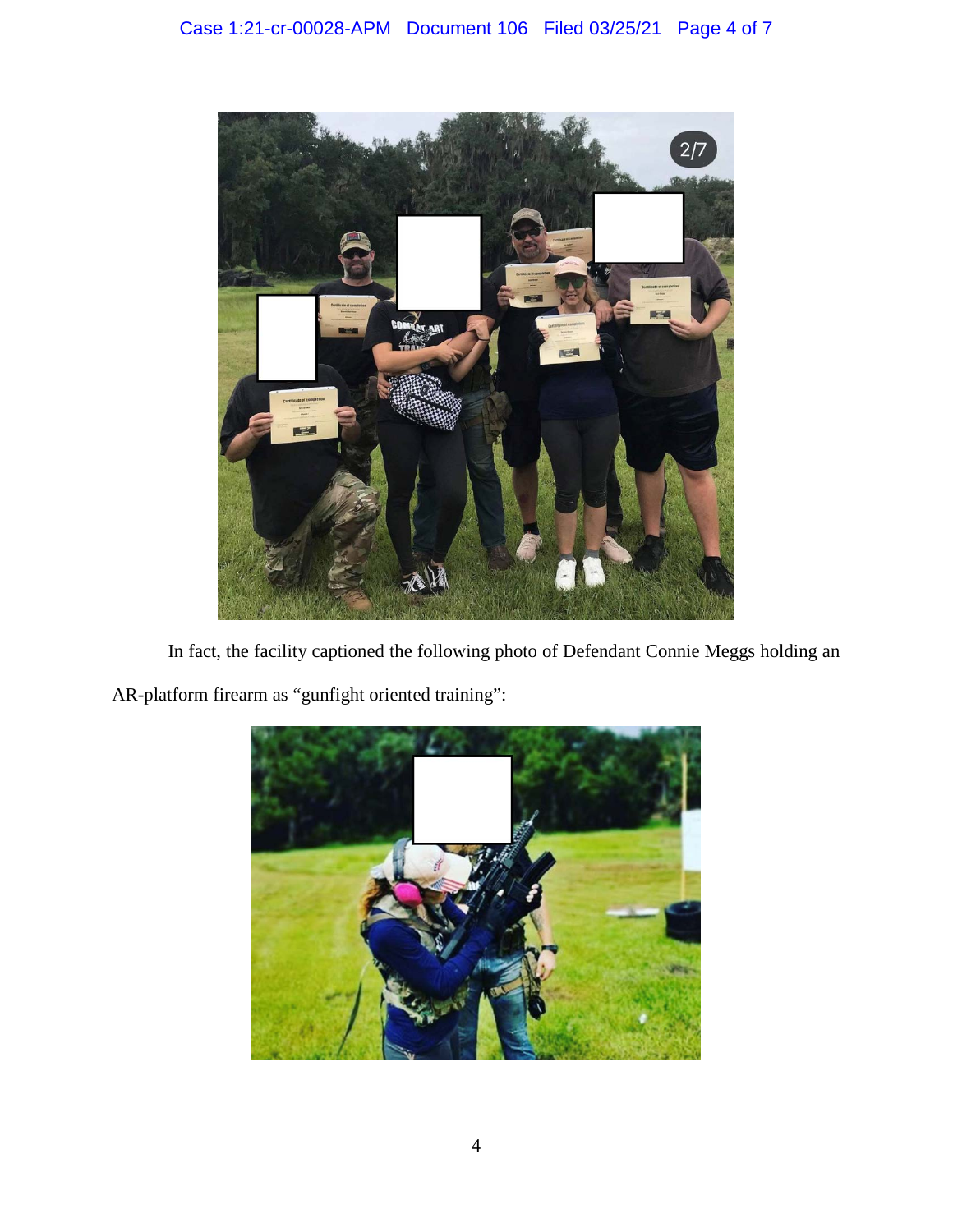## Case 1:21-cr-00028-APM Document 106 Filed 03/25/21 Page 5 of 7

One of the videos, titled "Why and where do we shoot people (target areas)," and dated September 24, 2020, features both Kelly Meggs and Connie Meggs:



In the video, the instructor leading the defendants' group teaches how to terminate a threat from a "bad guy." In the caption to this video, the training facility adds various hashtags for context, including "#stopantifa," "#fightback," and "#giveviolenceachance." At the training, the instructor explained to the defendants that they were not the police or military and that the goal is to incapacitate a threat. In using a rifle, he explained, the defendants should recognize that it is an "offensive weapon," and should be used lethally. Specifically, the instructor taught the defendants that there are three areas on the human body to aim and shoot at to effectively terminate a "bad guy": (1) the "high-thoracic cavity" area under the soft spot of the front of the neck, where you either aim to hit the "heart" to cause "massive hemorrhaging" or the lungs to cause "sucking chest wounds"; (2) the area "between the eyes at the top of the nose," to hit the "squishy stuff" and hopefully the "brain stem, because they'll drop"; and (3) the "center of whatever you can see," in an effort to "break bones" and not just cause "flesh wounds." At this point in the video, Kelly Meggs appears to laugh, and he later shows that he has multiple loaded magazines ready to practice what he learned on what appear to be human-shaped drawings on targets. "Anything worth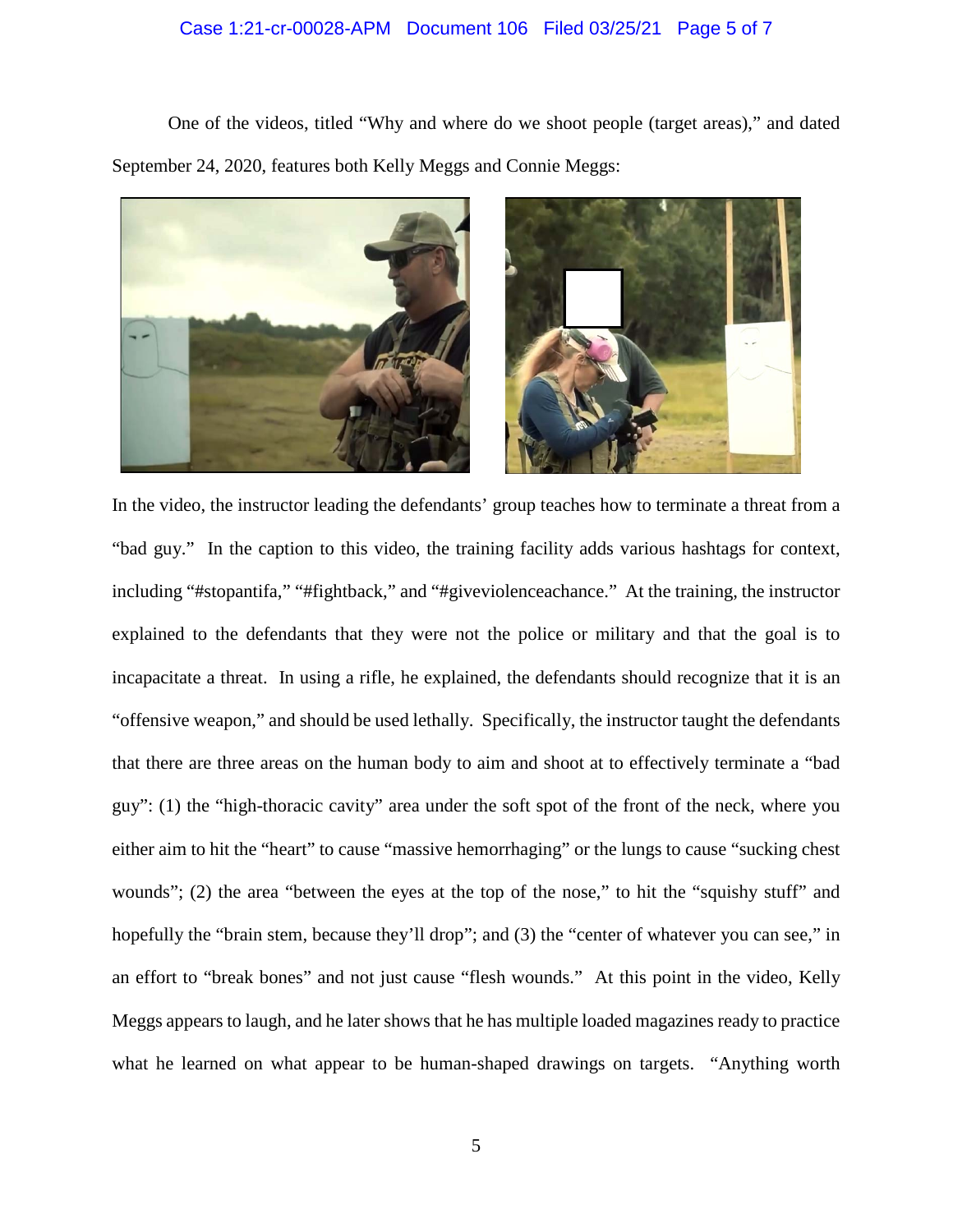### Case 1:21-cr-00028-APM Document 106 Filed 03/25/21 Page 6 of 7

shooting once is worth shooting twice," the trainer explained, because "a round on him is a good thing no matter what."

In another video posted by the facility, a member of the Meggses' group is "bounding with cover from a private," practicing firing an AR-platform firearm in a crouch position, providing what appears to be suppressive fire while a comrade moves across a field, communicating with physical touches on each other's shoulders, and aiming for accuracy on various targets.

When interviewed by the FBI, Defendant Kelly Meggs reported that the group of Oath Keepers did *not* participate in any firearms training: "In Florida, let's say there's ten people that are firearms trainers. Then those ten people would be the ones that would train us. We never actually did it, but that was like one of the things we were talking about." (2/17/21 Interview Tr. at 16.)

Finally, Defendant Kelly Meggs's financial records show that he made payments to this combat training facility on September 21, 2020 (around the time of the videos and photos shown above) and on November 27, 2020 (for \$600).

Respectfully submitted,

CHANNING D. PHILLIPS ACTING UNITED STATES ATTORNEY

Hay Nexter

By:

Jeffrey S. Nestler Assistant United States Attorney D.C. Bar No. 978296 Ahmed M. Baset Troy A. Edwards, Jr. Jeffrey S. Nestler Kathryn Rakoczy Assistant United States Attorneys U.S. Attorney's Office for the District of Columbia 555 4th Street, N.W. Washington, D.C. 20530